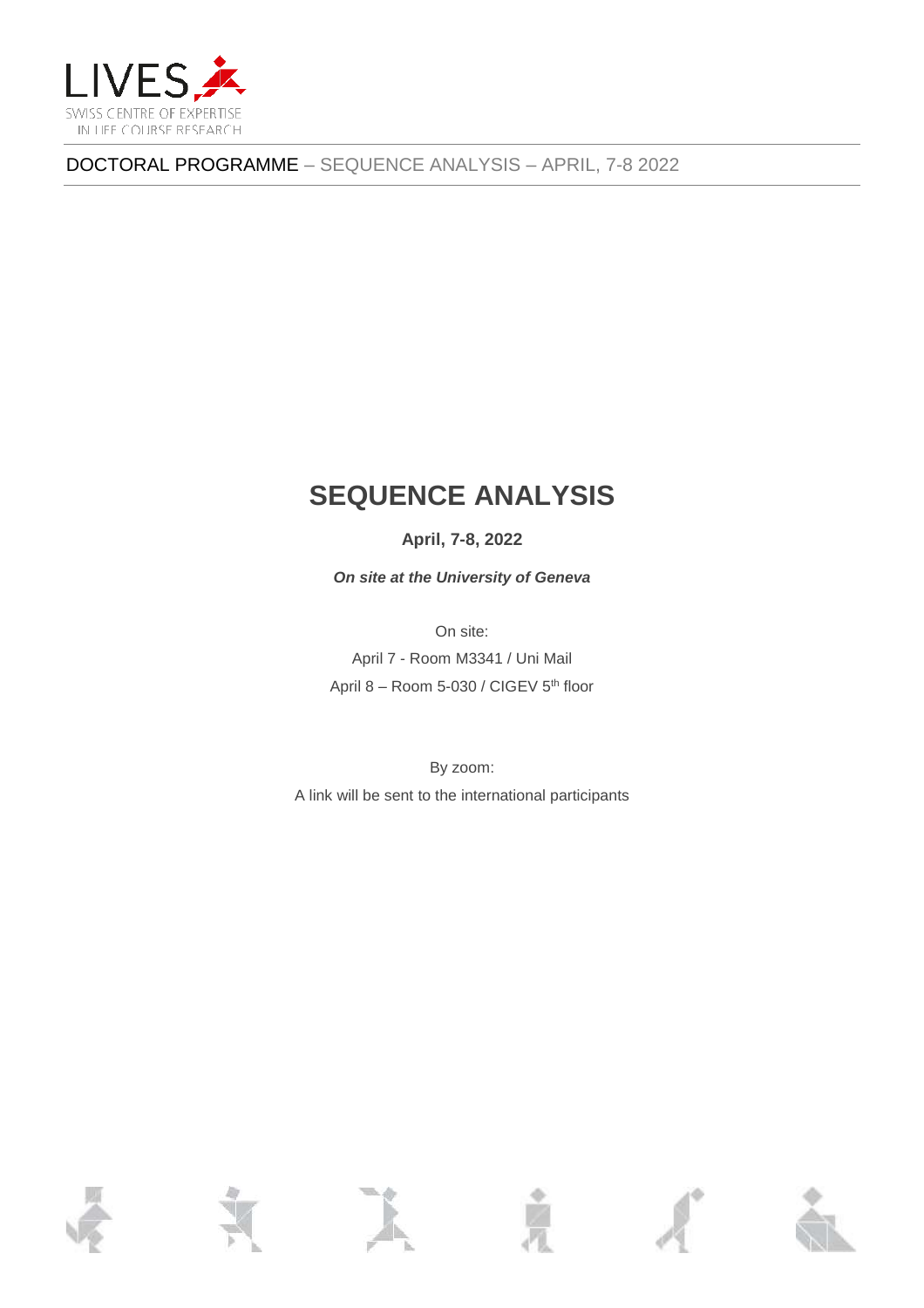

DOCTORAL PROGRAMME – SEQUENCE ANALYSIS – APRIL, 7-8 2022

## **THURSDAY, APRIL 7 TH**

**09:00 – 10:30 Introduction to sequence analysis and its uses in the social sciences.**

10:30 – 11:00 Coffee break

**11:00 – 12:00 Introduction to R.**

12:00 – 14:00 Lunch

- **14:00 – 15:00 Part I: Descriptive Sequence Analysis**
	- 15:00 15:30 Coffee break
- **15:30 – 16:30 Part II: Descriptive Sequence Analysis**
	- 16:30 17:00 Coffee break
- **17:00 – 18:00 Creating Typology of Trajectories**

18:15 – 19:00 Keynote speech (M 1160, Uni Mail) **Prof. Ingrid Schoon**

> Institute of Education, University College London, UK. <https://iris.ucl.ac.uk/iris/browse/profile?upi=ISCHO87>

*Career uncertainty among young people during the Covid Crisis. Evidence from the UK Youth Economic Activity and Health (YEAH) project.*

**19:00 Aperitive following the conference**